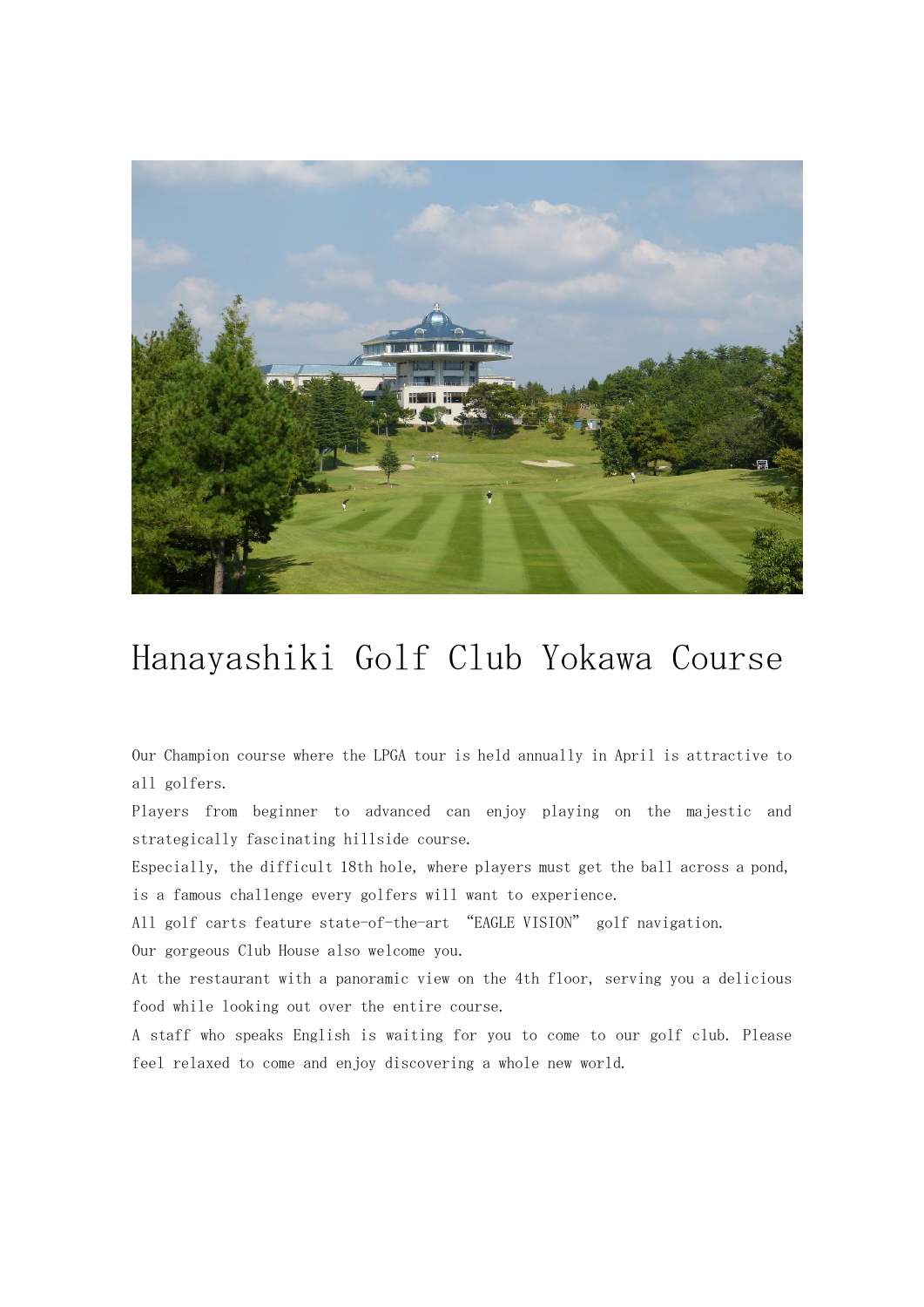Info:  $\bigoplus$  534-1 Konishidani, Fukui, Yokawa-cho, Miki city, Hyogo

- $\binom{+81-794-72-0111}{ }$
- $\Box$  [http://www.hanayashikigc.co.jp](http://www.hanayashikigc.co.jp/)

Area: 0.82 millon ㎡ Hole/Par: 18/72 Yards: 6,840y Course: Front 9, Back 9 Cart type: Electromagnetic induction type (with GPS navigation) Play style: Self-carry or caddie Rental Equipments(Clubs & Shoes): Available from around JP\4000 Breakfast: Available Bath: Available Shop: Available Practice areas: Bunker range / Putter practice area / Hitting practice area Course snack shop: Staffed Credit card: Acceptable

Play fee:

|                       | 18 Holes    | 18 Holes                      |
|-----------------------|-------------|-------------------------------|
|                       | $(Mon-Fri)$ | (Sat-Sun & national holidays) |
| <b>LOW</b>            | JP¥14, 690  | JP¥20, 850                    |
| (Jan-Mar & Jul-Sep)   |             |                               |
| HIGH                  |             |                               |
| $(Apr-Jun & Oct-Dec)$ | JP¥17, 100  | JP¥23, 150                    |

\*with caddie \*include tax

If you play a twosome, it cost you for extra fee (JP\2,860 per person) Dress code: Members and guests are expected to adopt a standard of dress in keeping with a club of our standings.

For men, a collared shirts must be worn with tailored pants and shorts and golf shoes.

For women, current golfing fashion is acceptable.

To book a reservation, please call Front office Wada Asami(+81-794-72-0111) or email to wada@hanayashikigc.co.jp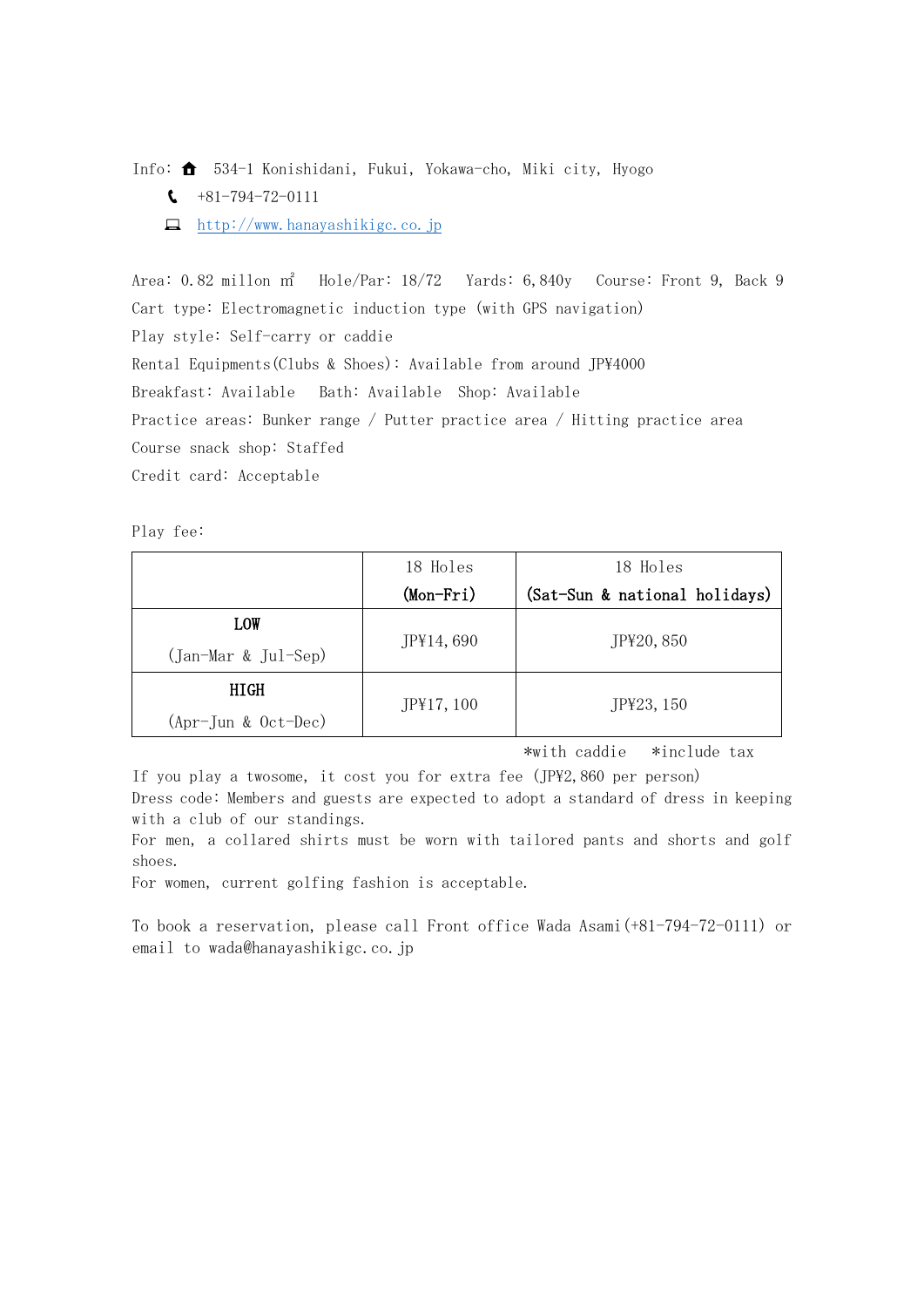

Club house



Entrance from upstairs



Restaurant